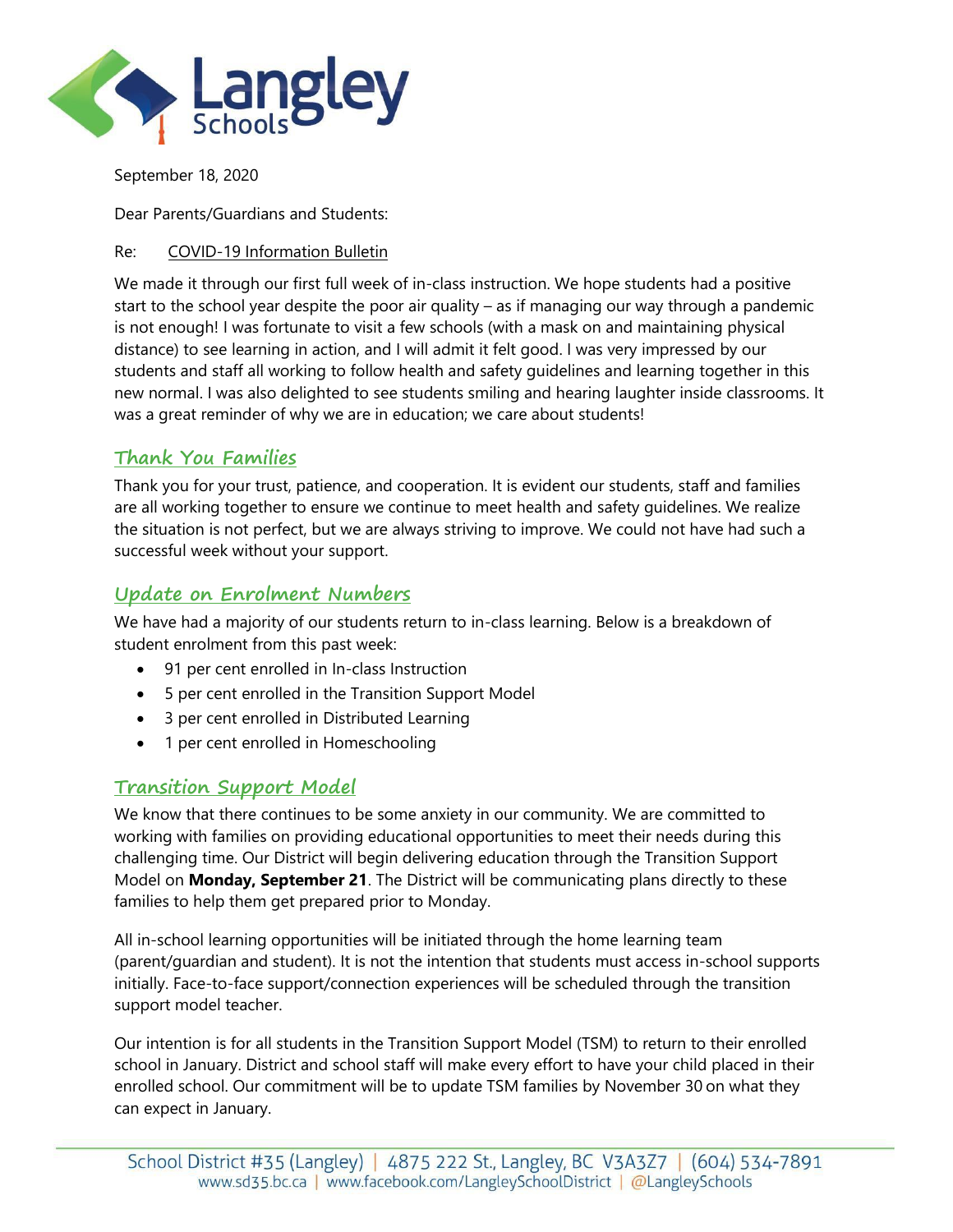# **Distributed Learning at U-Connect**

Our staff are continuing to explore potential options for families who feel the Transition Support Model is not right for them. Those families who have expressed interest in a distributed learning option can expect communication from their schools next week. We are pleased to report that we are expanding the Kindergarten to Grade 7 blended program and developed a new full-time online learning program for students in Grades 1-9.

## **Preparing for a Case of COVID-19 in our Schools**

As you have likely heard, there are confirmed COVID-19 cases linked to schools in other districts in Metro Vancouver. We anticipate you may have questions and concerns. We are learning lessons from our colleagues and are working diligently to be prepared in the event of a COVID-19 case in one of our schools. We continue to take direction from the Ministry of Education and Provincial Health Office when it comes to the management of illness and confirmed cases.

Current protocol following a confirmed case of COVID-19 in our school community is as follows:

- Fraser Health Authority will interview the impacted individual to initiate the contact tracing process.
- Fraser Health will determine how the individual was infected and who they were in close contact with.
- Fraser Health will determine what steps close contacts should take. This may include selfisolating or self-monitoring for symptoms for 14 days.
- Only Fraser Health can determine who is a close contact.
- Our District and Fraser Health will work together on a communications plan to let staff, students and their families know when there is confirmed case at the school and if it impacts them.

Our District will work closely with Fraser Health to determine if there is any risk to other members of our school community, and if any additional steps are required. We will follow the health authority's guidance.

#### **The key point for families to remember is that Fraser Health will connect directly with any individuals who may have been exposed with further instructions via phone call or letter. If you are contacted by Fraser Health, please follow their advice carefully.**

Fraser Health has produced a set of Frequently Asked Questions related to COVID-19 and schools in video format which can be found [here.](https://www.fraserhealth.ca/health-topics-a-to-z/coronavirus/back-to-school-resources-for-parents-and-teachers/back-to-school-covid-19-video-questions-and-answers#.X2OiPJNKiUk) Our health authority has also launched a new website to track COVID-19 exposures in schools to help keep you informed. You can view it [here.](https://www.fraserhealth.ca/health-topics-a-to-z/coronavirus/school-notifications#.X2OOSZNKiUn)

## **Daily Health Check**

Health and safety continue to be our top priority. Thank you for signing and returning the original health check form to your school. We also appreciate families completing the daily health check at home with your child before they get to school. This is the first line of defense to help keep everyone in our community healthy and safe.